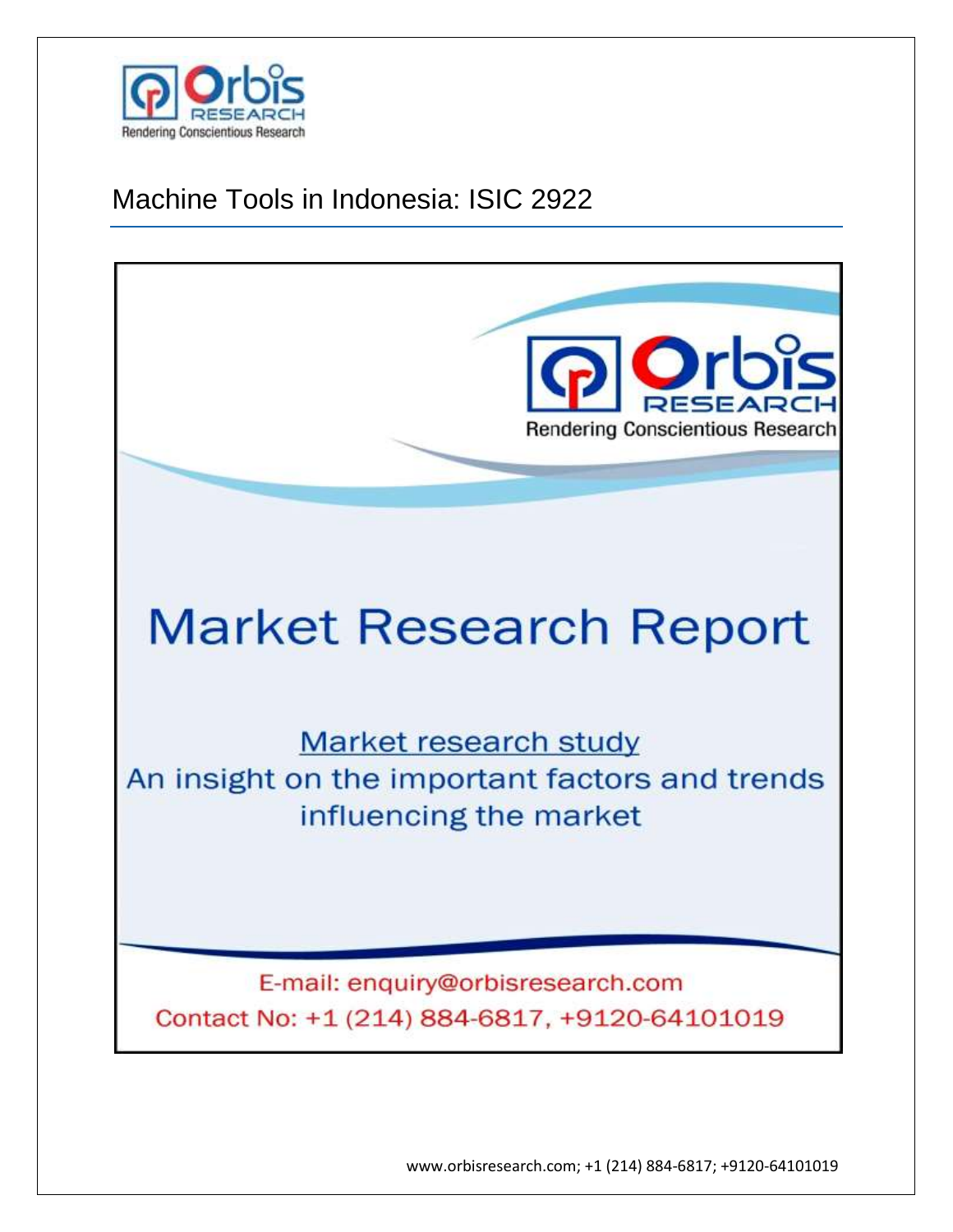

#### *Summary*

*This report helps to analyze competitive developments such as joint ventures, strategic alliances, mergers and acquisitions, new product developments, and research and developments in [Machine](http://www.orbisresearch.com/reports/index/machine-tools-in-indonesia-isic-2922)  [Tools in Indonesia:](http://www.orbisresearch.com/reports/index/machine-tools-in-indonesia-isic-2922) ISIC 2922 Market*

## **Description**

Industrial reports provide a 360 degree view of an industry. The Industrial market report offers a comprehensive guide to the size and shape of the Machine Tools market at a national level. It provides the latest retail sales data, allowing you to identify the sectors driving growth. It identifies the leading companies, the leading brands and offers strategic analysis of key factors influencing the market - be they new product developments, packaging innovations, economic/lifestyle influences, distribution or pricing issues. Forecasts illustrate how the market is set to change.

**Get a PDF Sample of Report at[: http://www.orbisresearch.com/contacts/request-sample/296216](http://www.orbisresearch.com/contacts/request-sample/296216) .**

**Product coverage:** Metalworking Machine Tools, Other Machine Tools, Portable Hand-held Power Tools.

**Data coverage:** market sizes (historic and forecasts), company shares, brand shares and distribution data.

### **Why buy this report?**

- 1. Get a detailed picture of the Machine Tools market;
- 2. Pinpoint growth sectors and identify factors driving change;
- 3. Understand the competitive environment, the market's major players and leading brands;
- 4. Use five-year forecasts to assess how the market is predicted to develop.

**Got any Query? Feel free to ask us at** : **[http://www.orbisresearch.com/contacts/enquiry-before](http://www.orbisresearch.com/contacts/enquiry-before-buying/296216)[buying/296216](http://www.orbisresearch.com/contacts/enquiry-before-buying/296216) .**

### **About Us:**

Orbis Research (orbisresearch.com) is a single point aid for all your market research requirements. We have vast database of reports from the leading publishers and authors across the globe. We specialize in delivering customized reports as per the requirements of our clients. We have complete information about our publishers and hence are sure about the accuracy of the industries and verticals of their specialization. This helps our clients to map their needs and we produce the perfect required market research study for our clients.

### **Contact Information:**

Hector Costello Senior Manager – Client Engagements